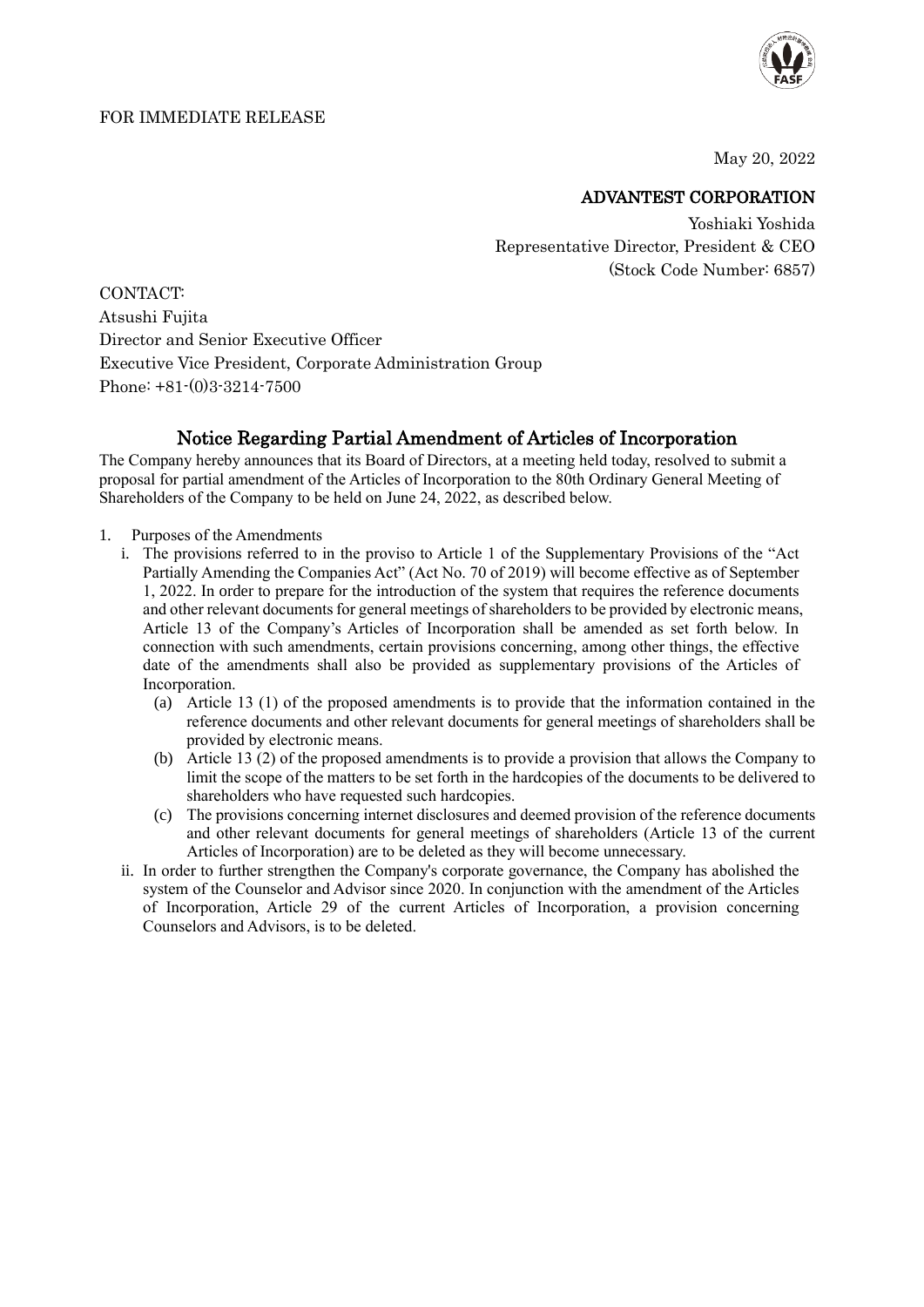2. Details of the Amendments Details of the amendments are as follows:

|                                                   | (The underlined text is to be amended.)                        |
|---------------------------------------------------|----------------------------------------------------------------|
| Current Articles of Incorporation                 | <b>Proposed Amendments</b>                                     |
| (Internet Disclosure and Deemed Provision of      | (Deleted)                                                      |
| Reference Documents for General Meeting of        |                                                                |
| Shareholders, etc.)                               |                                                                |
| Article 13                                        |                                                                |
| The Company may, in connection with the           |                                                                |
| convocation of a general meeting of               |                                                                |
| shareholders, deem the information concerning     |                                                                |
| matters to be stated or indicated on the          |                                                                |
| reference documents for a general meeting of      |                                                                |
| shareholders, business report, statement of       |                                                                |
| accounts and consolidated statement of account    |                                                                |
| to have been provided to the shareholders by      |                                                                |
| disclosing such information through the           |                                                                |
| Internet pursuant to the applicable rules and the |                                                                |
| Ministerial Ordinance of the Ministry of          |                                                                |
| Justice.                                          |                                                                |
|                                                   |                                                                |
| (Newly established)                               | (Measure for Electronic Provision)                             |
|                                                   | Article 13                                                     |
|                                                   | 1. In convening a general meeting of shareholders,             |
|                                                   | the Company shall electronically provide the                   |
|                                                   | information contained in the reference documents               |
|                                                   | and other relevant documents for the general                   |
|                                                   | meeting of shareholders.                                       |
|                                                   | 2. Among the matters to be provided electronically,            |
|                                                   | the Company may avoid setting forth, in the                    |
|                                                   | hardcopies of the documents to be delivered to                 |
|                                                   | shareholders who have requested such hardcopies                |
|                                                   | by the relevant record date for voting rights, any             |
|                                                   | or all of the matters specified by the Ordinance of            |
|                                                   | the Ministry of Justice.                                       |
| (Counselors and Advisors)                         | (Deleted)                                                      |
| Article 29                                        |                                                                |
|                                                   |                                                                |
| The Board of Directors may by its resolution      |                                                                |
| appoint one or more Counselors and Advisors,      |                                                                |
| respectively.                                     |                                                                |
| Article $30$ $\sim$ Article 38<br>(Omitted)       | Article <sub>29</sub> $\sim$ Article <sub>37</sub> (Unchanged) |
|                                                   |                                                                |
|                                                   |                                                                |